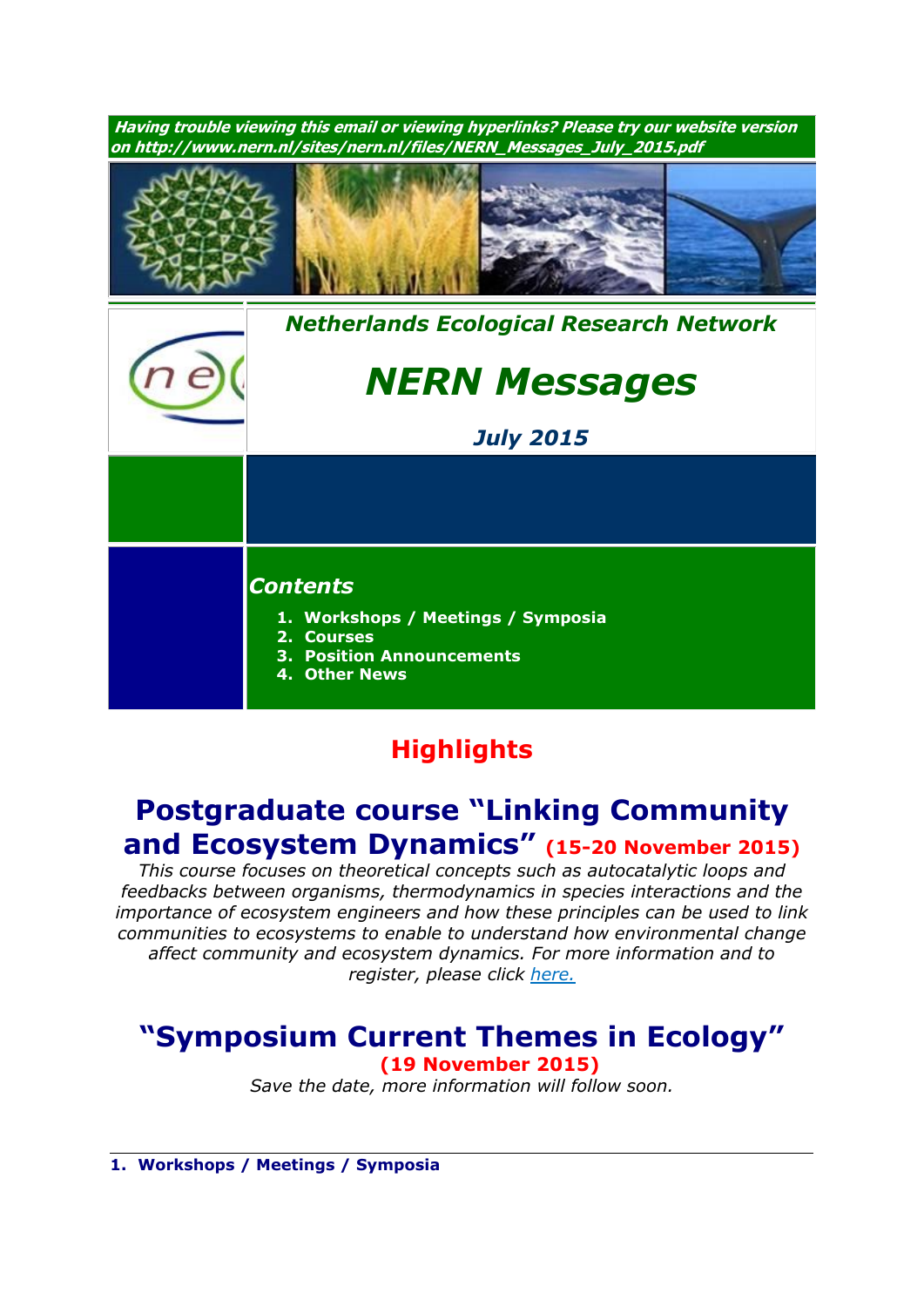- **27th International Congress for Conservation Biology** (2-6 August 2015) @ Montpellier, France. For more information, please click [here.](http://www.iccb-eccb2015.org/)
- **Wageningen Soil Conference** (23-27 August 2015) @ Wageningen University, The Netherlands. For more information, please click [here.](http://www.wageningenur.nl/en/Research-Results/Projects-and-programmes/Wageningen-Soil-Conference.htm)
- **EEF Conference: Ecology at the interface** (21-25 September 2015) @ Rome, The Netherlands. For more information, please click [here.](http://www.ecologyatinterface.eu/)
- **Evolutionary Demography Society 2015 Annual Meeting** (5-7 October 2015) @ Lunteren, The Netherlands. For more information, please click [here.](http://www.aanmelder.nl/eds2015/subscribe)
- **Euromarine Foresight Symposium: "Future Coast – Europe"** (5-7 October 2015) @ Berlin, Germany. For more information, please click [here.](http://www.io-warnemuende.de/future-coast-home.html)
- **Zoology Conference** (8-9 October 2015) @ Amsterdam, The Netherlands. For more information, please click [here.](http://www.zoology2015.nl/)
- **Model-IT Symposium** (11-14 October 2015) @ Wageningen, The Netherlands. For more information, please click [here.](http://www.model-it.info/)
- **Ecosystem Services Partnership Conference** (9-13 November 2015) @ Stellenbosch, South Africa. For more information, please click [here.](http://www.espconference.org/espconference2015#.VONOuC5SU5g)
- **Conference: Adaptations Futures - Practices and Solutions** (10-13 May 2016) @ Rotterdam, The Netherlands. For more information, please click [here.](http://www.adaptationfutures2016.org/)
- **Conference: Unifying Ecology Across Scales** (24-29 July 2016) @ Biddeford, Maine, USA. For more information, please click [here.](https://www.grc.org/programs.aspx?id=13261)
- **5th International EcoSummit Congress on Ecological Sustainability** (29 August – 1 September 2016) @ Montpellier, France. For more information, please click [here.](http://www.ecosummit2016.org/)

#### **2. Courses**

- **iDiv Summer School "Biodiversity Synthesis"** (23 29 August 2015). For more information and registration, please click [here.](http://www.idiv.de/en/ydiv/idiv-summer-school)
- **SETAC Summer School "The use of trait-based approaches in Community Ecology and Stress Ecology"** (14 - 25 September 2015). For more information and registration, please click [here.](http://nern.nl/sites/nern.nl/files/SETAC_course_2015.pdf)
- **Life History Theory** (27 September 2 October 2015). For more information and registration, please click [here.](http://www.rug.nl/research/ecology-and-evolution/phdcourses/lifehistorytheory?lang=en)
- **Summer School "Agent-based Modelling in Ecology"** (28 September 9 October 2015). For more information and registration, please click [here.](http://nern.nl/sites/nern.nl/files/ABM%20course%20Coimbra%202015%20flyer.pdf)
- **In-depth Course Genotype by environment interaction, uniformity and stability** (19 – 23 October 2015). For more information and registration, please click [here.](http://www.wageningenur.nl/nl/activiteit/Indepth-Course-Genotype-by-environment-interaction-uniformity-and-stability.htm)